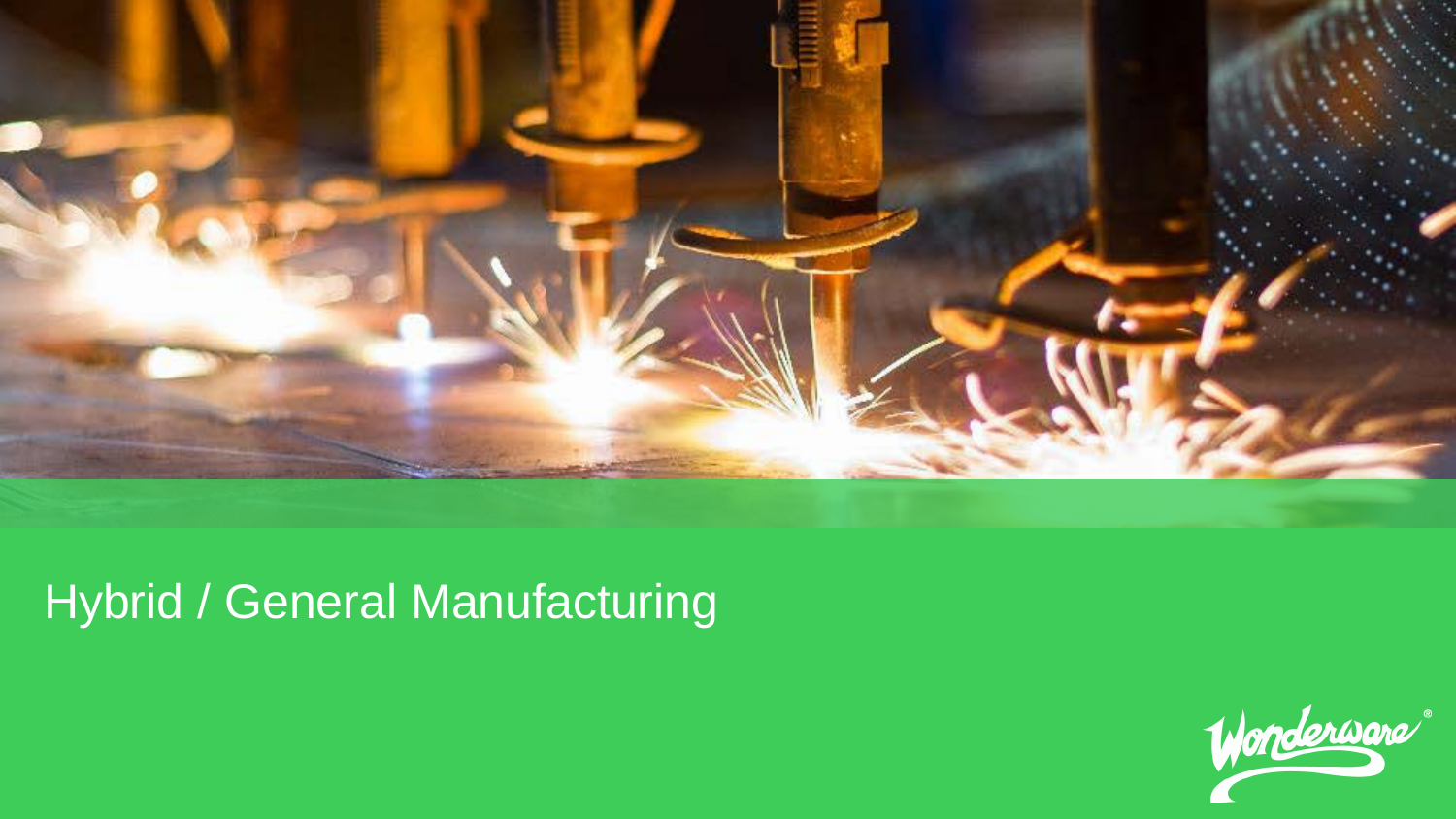## Aracruz Celulose Pulp Mill Espirito Santo, Brazil

## **Goals**

• Allow each fiberline to operate independently and provide a unified view into all operations for better management of overall plant productivity

## **Challenges**

- Plant has multiple systems from different vendors, most of which are outdated
- Current plant capacity is limited and needs to be expanded to meet demand

### **Results**

- Plant was expanded to become the largest single pulp production facility in the world, capable of producing more than two million tons of market pulp per year
- Boiler using Fisher Provox DCS with 1000 I/O was migrated to Foxboro I/A in 3 hours and 7 minutes
- Provides a strong avenue for future growth in production capacity
- Expanded overall production capacity and eliminated production bottlenecks



"We chose to implement Foxboro intelligent remote I/O because of the increased architectural flexibility and lower cost it provides."

**Luiz Renato Chagas Figueiredo**  Automation Manager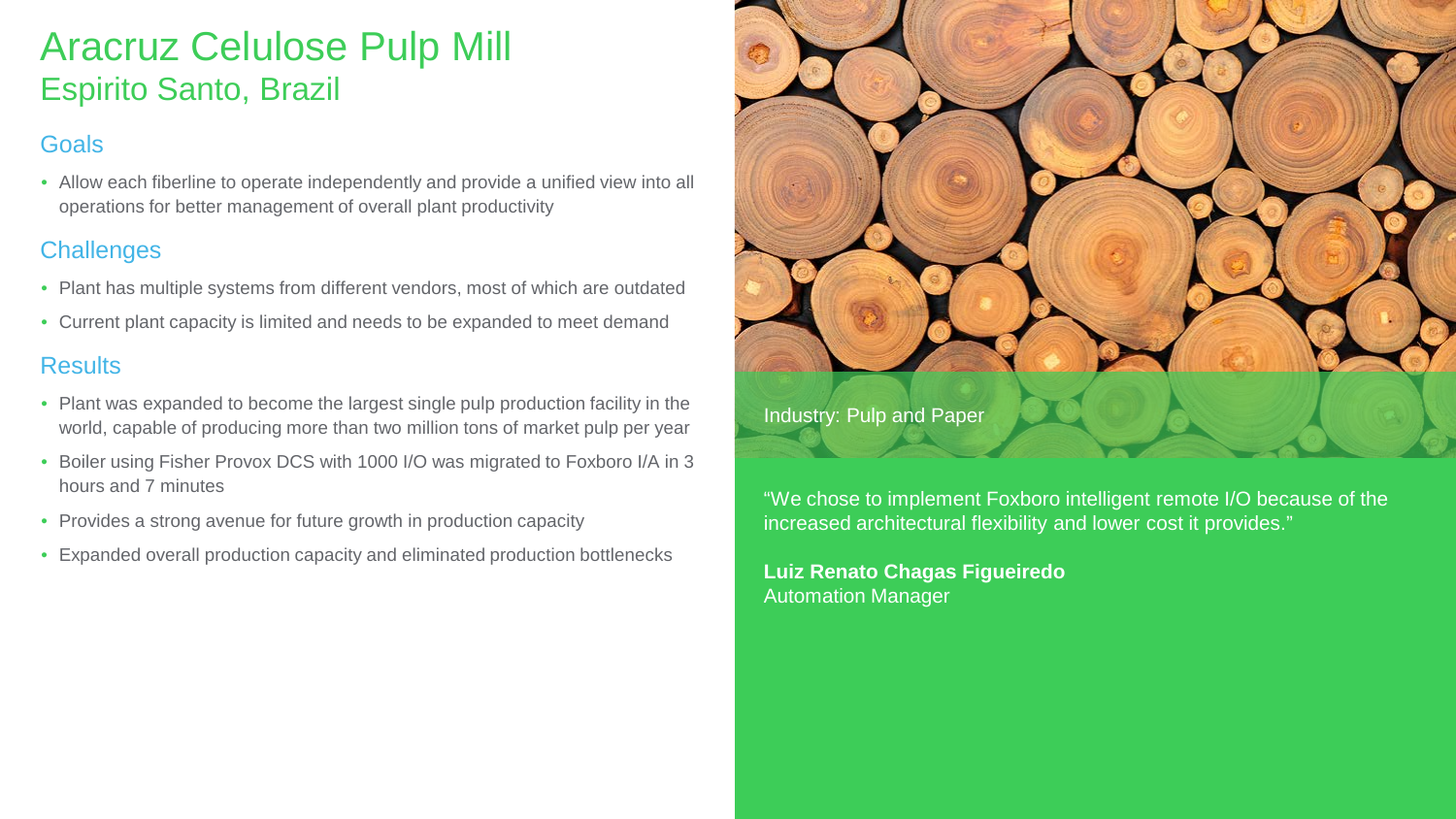## Boise Cascade Elgin, Oregon

### Goals

- Deliver plant automation for integrated systems including lumber sorting, presses, boilers and dryers.
- Enable smooth upgrades and updates as the plant and its equipment expand over time.
- Fulfill federal and state environmental reporting requirements.

## **Challenges**

- With plant expansions, legacy systems had to be integrated with solution upgrades and updates.
- Reporting requirements mandate that Boise Cascade retain 90% of their historized data for quarterly and semi-annual reports as well as audits.

### **Results**

- Updates and upgrades to the existing systems are seamless and efficient.
- Centralized data acquisition and storage has eliminated the need for hard paper files to meet the extensive back up data retention requirements.
- The solution's trending and tuning capabilities have enabled Boise Cascade to realize a 10% improvement in fuel consumption of the hog fuel boilers.



"Our confidence in the integrity of the data we get from Wonderware InTouch helps in the success of our future business decisions. We feel that the supportability of new versions is unmatched when compared to other products."

#### **Scott Noble**

Boise Cascade Computer Control Specialist/ Data Manager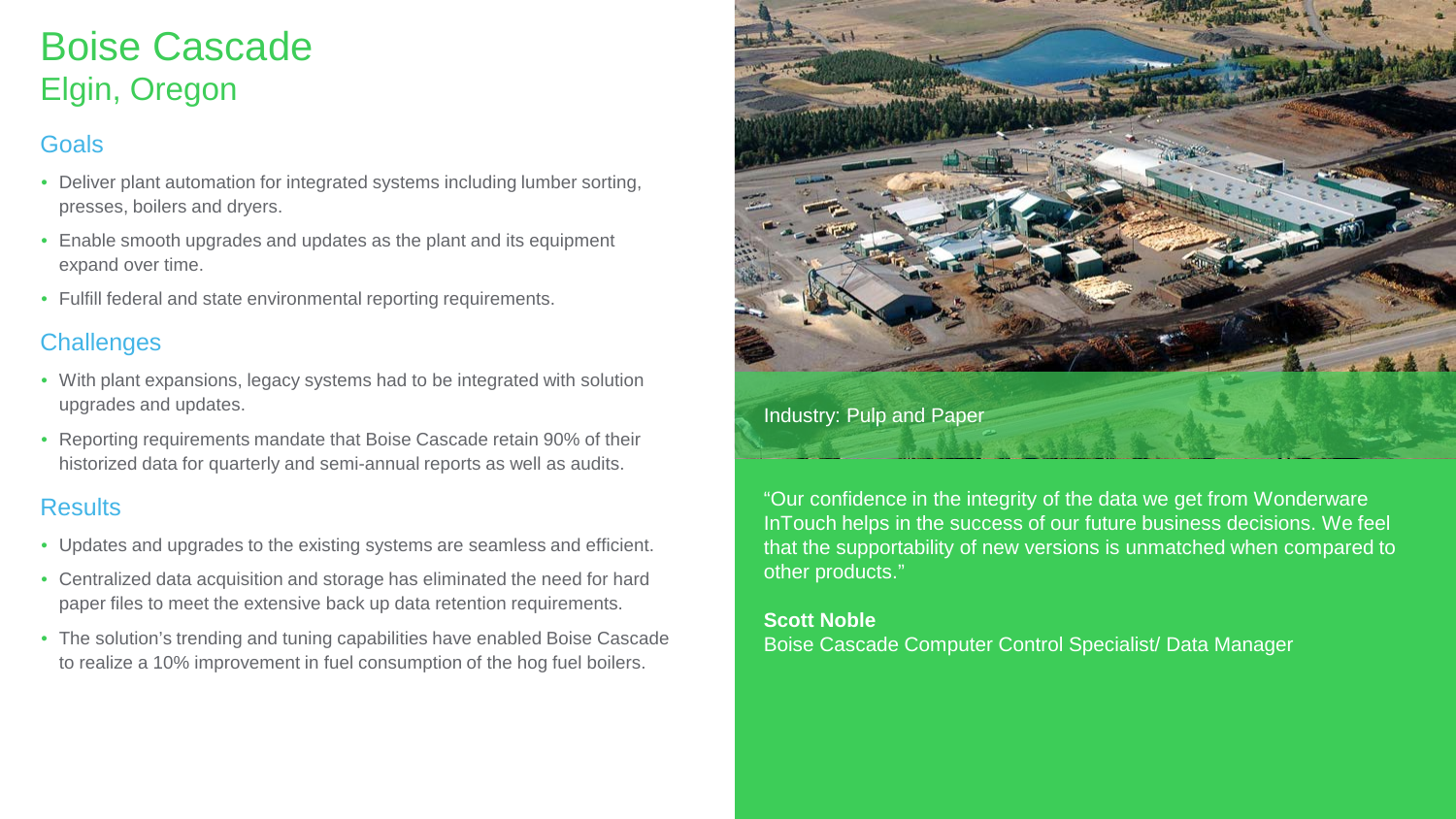## Cascades Tissue Group Eau Claire, Wisonsin

## **Goals**

- Reduce standard deviation of basis weight and moisture
- Automate controls and save time, maintain spec and ensure product consistency
- Increase uptime, greater overall capacity utilization and lower maintenance costs

### **Challenges**

• Update outdated controls at the Eau Claire mill and continue to strength its position in the increasingly competitive global paper industry

### **Results**

- Improved product quality reduced breakage, resulting in improved uptime, greater overall capacity utilization, and lower maintenance costs
- The multivariable expert adaptive control brings greater efficiency in energy utilization, improves waste and discharge handling.
- New system prevents to the corrosive environment at the mill floor



#### Industry: Pulp and Paper

"The level of engineering startup, system commissioning, and site support from the Schneider Electric Operations Management application engineers, service engineers, and technical team was outstanding."

#### **Mike Armstrong**  Electrical and Instrumentation Manager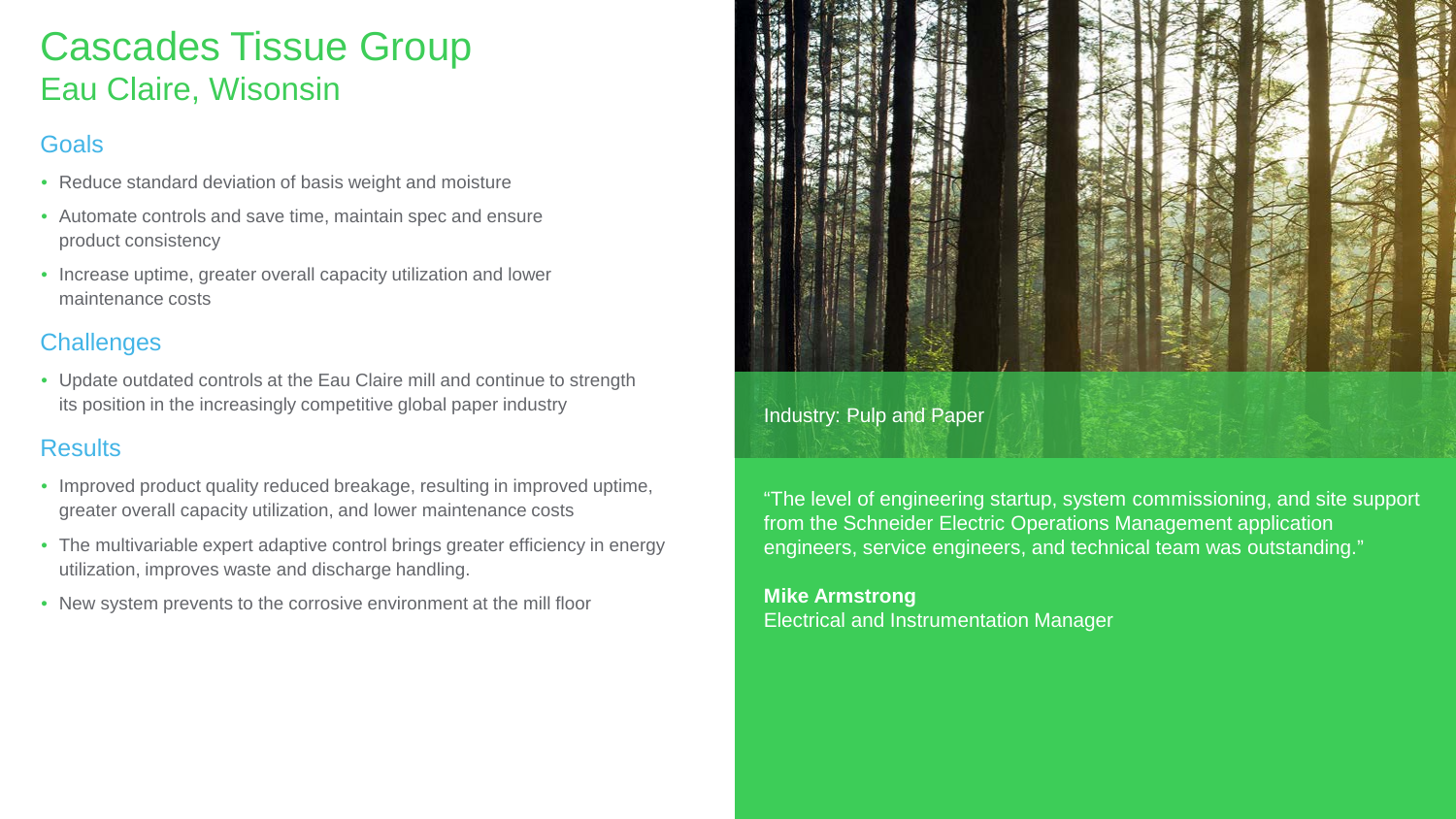# Holcim (Süddeutschland) GmbH **Germany**

### **Goals**

- Integration of the visualization-points;
- Monitoring and control via a centralized
- control station:
- High availability of the entire system;
- Standardization

## **Challenges**

- No integration of the existing visualization applications;
- No central monitoring;
- High maintenance and administration costs.

## Results

- Integrated data points;
- Uniform end even processes;
- Uninterrupted data collection;
- Standardization:
- High system availability;
- Constantly high and well-balanced product quality
- Increased security and environmental protection



"A clear increase regarding the integration and implementation- efficiency could be noticed right from the start."

**Egon Schlaich** Project Manager, Holcim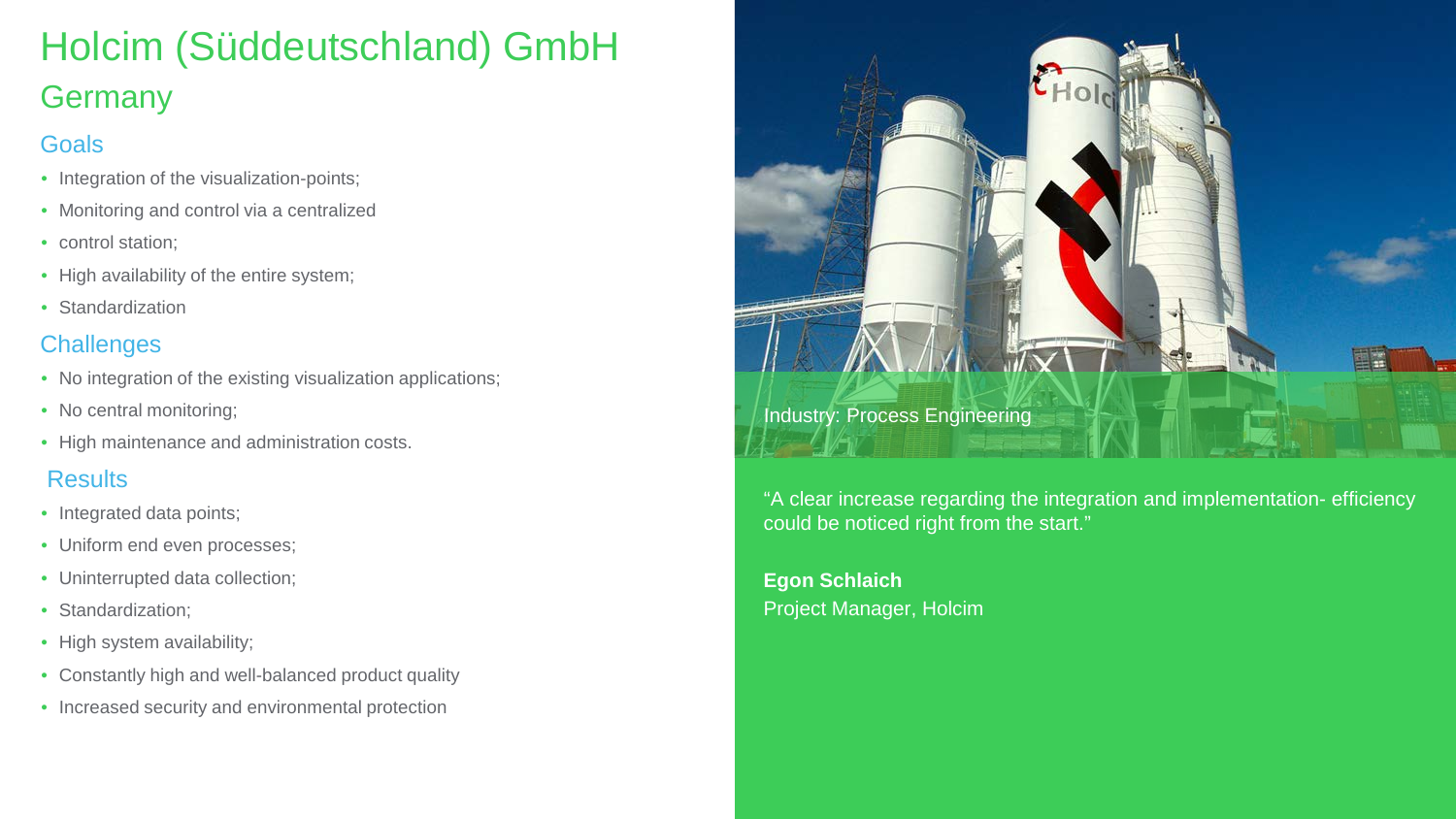# Meridionale Impianti S.P.A. **Italy**

## Goals

- Ensure excellent quality in the production of photovoltaic panels
- Real-time action on deviations and negative trends in production

## **Challenges**

- Constant and accurate control of environmental parameters in photovoltaic panel production areas
- Traceability across the manufacturing process
- Integration of plant automation systems with enterprise management system (ERP)
- Diversified access to manufacturing information at different levels of the organization

## **Results**

- Monitoring of real plant performance to eliminate possible inefficiencies
- Reduction of manufacturing waste



"Through the extensive monitoring of manufacturing stages, we have significantly reduced wastes that have a negative impact on efficiency and production costs."

### **Giovanni Raffa,**

Business Development Manager, Meridionale Impianti S.p.A.